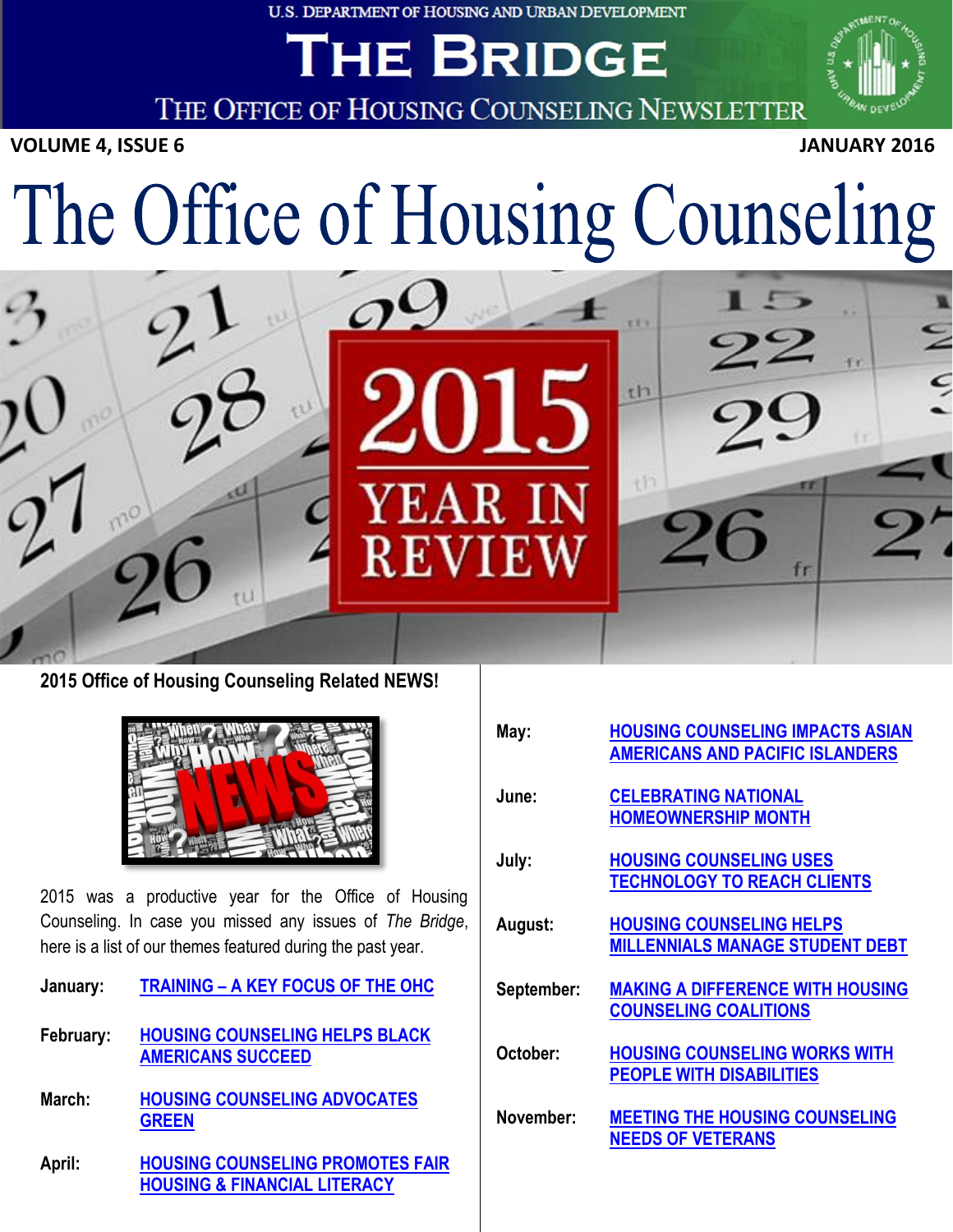

**Sarah Gerecke** *Deputy Assistant Secretary, Office of Housing*

Greetings,

During the year-end, many of us take time to pause, reflect and spend quality time reconnecting with family and friends. Others prepare for the New Year by contemplating new goals, objectives, and resolutions for the future.

In this edition of *The Bridge*, the Office of Housing Counseling (OHC) reflects on our 2015 highlights and accomplishments working with stakeholders, while we prepare for the opportunities in the coming year.

#### **2015 OHC Year-End Accomplishments**

- Congress approved an increase in the appropriation for the housing counseling program in 2015 from \$45 to \$47 million.
- Published several notices and guidance including:
	- o [Mortgagee Letter 15-04, Notice to Delinquent FHA Borrowers,](https://portal.hud.gov/hudportal/documents/huddoc?id=15-04ml.pdf) including a flyer in four languages with a referral to HUD-approved housing counseling agencies.
- [Issued NOFA and Supplemental Notice of Funding Availability](http://portal.hud.gov/hudportal/HUD?src=/press/press_releases_media_advisories/2015/HUDNo_15-074)
	- $\circ$  Two-year NOFA reduces eligible agency administrative burden by an estimated 90 percent.
- estimated 90 percent.<br>**E**stablished the charter and by-laws for the Housing Counseling Federal Advisory [Committee](http://portal.hud.gov/hudportal/HUD?src=/program_offices/housing/sfh/hcc/OHC_HCFAC) and filed with Congress on April 14, 2015.
	- Launched the housing counselor certification training website on June 4, 2015, [www.HudHousingCounselors.com](http://www.hudhousingcounselors.com/) with no technical glitches and positive reviews.
	- Hosted a training and brainstorming session attended by 80 representatives from intermediaries and housing finance agencies on August 6, 2015.
	- **Established a complaint process in response to requests from the National Housing** [Resource Center](http://www.hsgcenter.org/) and the [Coalition of HUD Housing Counseling Intermediaries.](http://www.coalitionforhousing.org/)
	- Launched new outcome measures for **housing counseling activity** [reporting.](http://portal.hud.gov/hudportal/HUD?src=/program_offices/housing/sfh/hcc/OHC_CMS1415a) Agencies began reporting successfully in January 2015.
	- Published tools counselors can use with the Housing Counseling Capacity Building [Toolkit.](http://portal.hud.gov/hudportal/HUD?src=/program_offices/housing/sfh/hcc/ohc_cap)
	- Met 83 percent of the housing counseling agency [performance review](http://portal.hud.gov/hudportal/documents/huddoc?id=9910.pdf) goals by completing 390 reviews of the 467 initially projected to ensure that federal funds were well spent, and quality counseling was delivered to clients.

On behalf of the Office of Housing Counseling, I thank our housing counseling partners, stakeholders, and staff for the great work you do to help individuals and families make informed and responsible choices to address their housing needs.

### **Wishing You a Happy New Year!**

## *Sarah*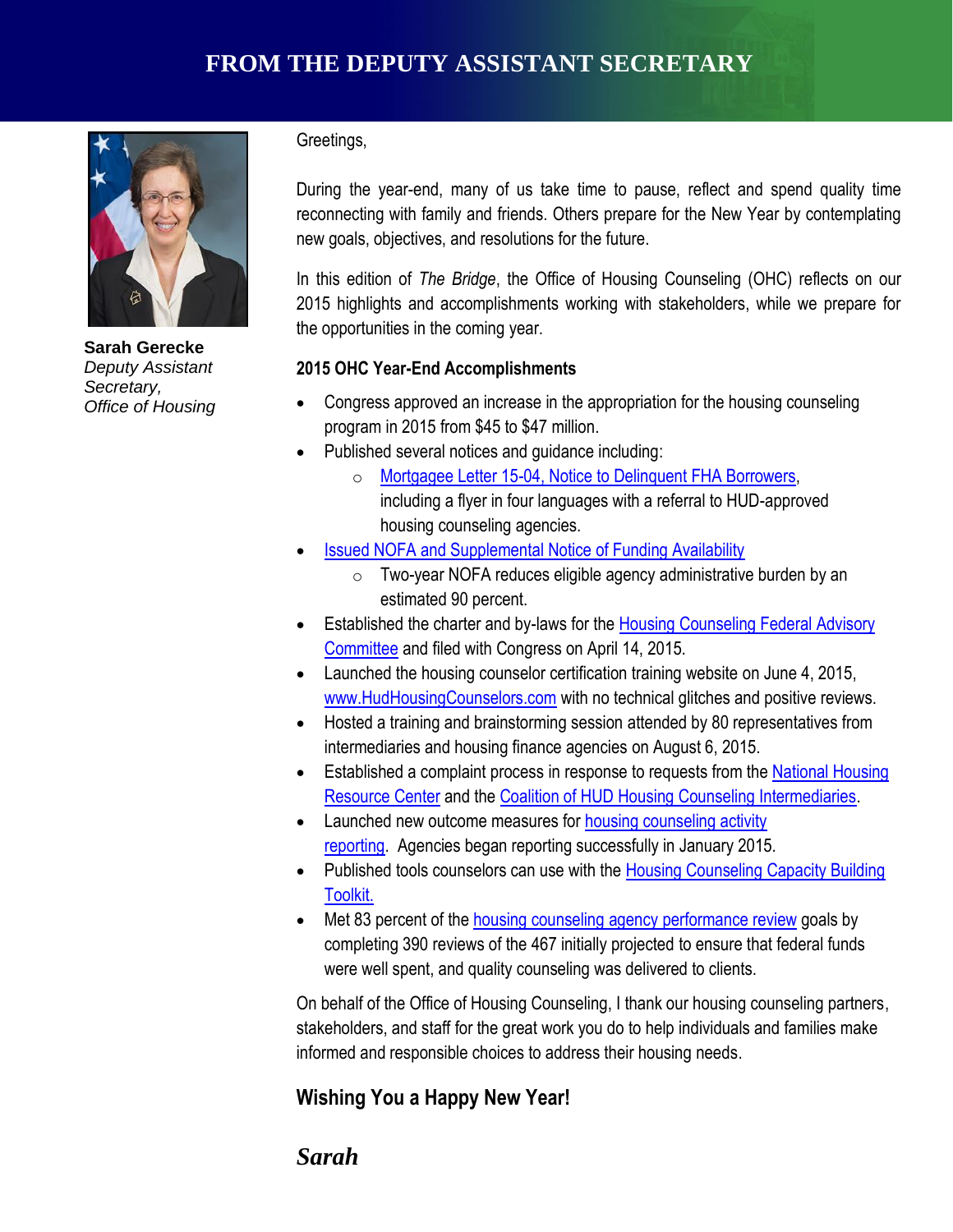## **A BANNER YEAR OF TRAINING FOR HOUSING COUNSELORS**



The Office of Housing Counseling (OHC) supports and provides training opportunities for housing counselors. The OHC recognizes that enhancing housing counselors' knowledge and skills not only benefits the housing counselor but ultimately, the clients they serve. By investing in continuous learning, housing counselors are able to enrich their own professional development while providing clients with current and valuable information. OHC and many of our national and local partners offer training.

**[NeighborWorks,](http://neighborworks.org/) [National Council of LaRaza](http://nclr.org/) and National** The website offers free o In FY2014, OHC provided \$2 million in training grant funds to the three national Housing Counseling Training Grantees: [Community Reinvestment Coalition.](http://www.ncrc.org/) Through a comprehensive offering of in-person and internet training sessions, the national grantees trained over 8,500 housing counselors in that period. All three have received training grants for FY2015.

There are a number of coalitions, intermediaries, state housing finance agencies and other state organizations which offer training to their networks. Among them are [The](http://www.thecounselorscorner.net/)  [Counselor's Corner](http://www.thecounselorscorner.net/), [Virginia Association of Housing](http://virginiahousingcounselors.org/)  [Counselors,](http://virginiahousingcounselors.org/) [The Association of Housing Counselors \(TAHC\),](http://www.associationofhousingcounselors.org/) [New York Mortgage Coalition \(NYMC\),](http://nymc.org/) [The Tennessee](http://thda.org/) [Housing Development Agency \(THDA\),](http://thda.org/) and Housing Illinois [Action.](http://housingactionil.org/) Combined they offered training to several thousand housing counselors.

OHC's federal partners also offered training available to housing counselors. [Fannie Mae](https://www.fanniemae.com/singlefamily/training) and [Freddie Mac](http://www.freddiemac.com/learn/edu/train/) provided on-line training on their products. [Making Home Affordable](https://www.makinghomeaffordable.gov/pages/default.aspx) offered a series of webinars to meet the learning needs of housing counselors. Veteran's Affairs has a series of [educational videos and broadcasts](http://www.benefits.va.gov/HOMELOANS/resources_video.asp) on VA Home Loan Programs.

#### **HUD Launches Counselor Certification Website**



The Office of Housing Counseling introduced a new website to help housing counselors prepare for the upcoming certification examination and improve counseling skills and customer service. On June 4, 2015, HUD launched [www.hudhousingcounselors.com](http://www.hudhousingcounselors.com/) in partnership with Bixal Solutions, Inc.

The website offers free on-line training covering a broad range of topics such as:

- responsibilities of homeownership and tenancy,
- avoiding foreclosure and eviction,
- financial management, and
- fair housing.

The website also offers a PDF downloadable study guide that can be accessed through tablets and other devices that support PDF files. Since its launch, over 15,000 users visited the website through December 2015.

#### **[Handbook Revision Stakeholders Webinar](http://portal.hud.gov/hudportal/HUD?src=/program_offices/housing/sfh/hcc/OHC_TRAINARC)**

On July 15, 2015, OHC hosted a [Handbook Revision](http://portal.hud.gov/hudportal/HUD?src=/program_offices/housing/sfh/hcc/OHC_TRAINARC)  [Stakeholders webinar](http://portal.hud.gov/hudportal/HUD?src=/program_offices/housing/sfh/hcc/OHC_TRAINARC) where participants provided feedback on how to improve HUD's Housing Counseling Program Handbook 7610.1 REV-5.

OHC received numerous comments from stakeholders to aid in the process of revising the Handbook. Stay tuned for more information and upcoming opportunities to provide feedback in 2016.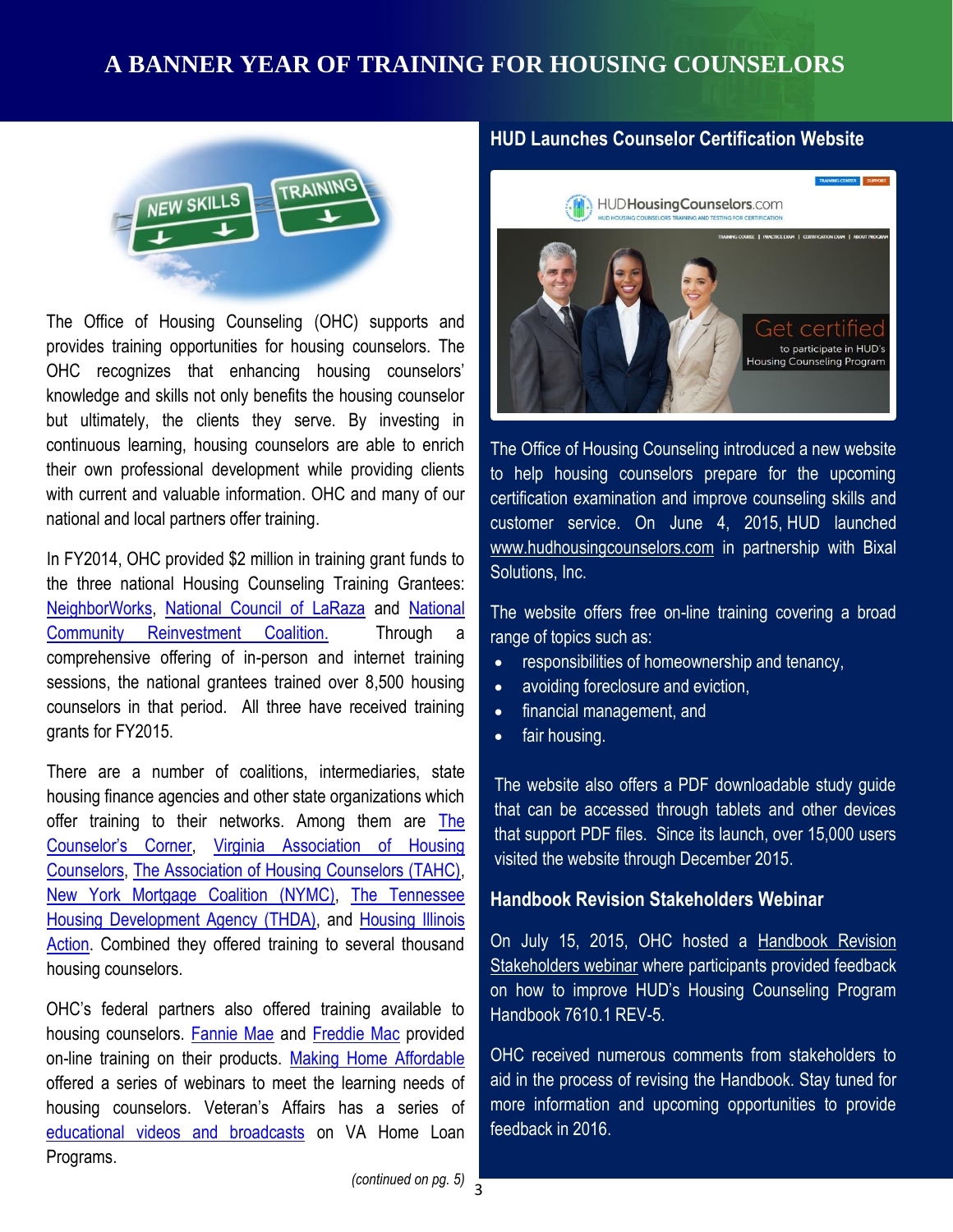## **MANAGING RISK WITH THE OFFICE OF OVERSIGHT & ACCOUNTABILITY**

In FY 2015, the Office of Oversight and Accountability (OOA) excelled in its efforts to manage and mitigate risk pertaining to HUD-approved housing counseling agencies' performance reviews, grant monitoring and external audits. OOA's efforts to streamline the performance review process and grant monitoring procedures received favorable feedback from both internal and external partners.

OOA continues to closely monitor agencies approval status in the Housing Counseling System (HCS) to ensure data is correct and accurate. In 2015, OOA was instrumental in analyzing risks to the HUD Housing Counseling Program.

#### **Performance Review Update**

**CHAMPIONS OF SERVICE SERVICE SERVICE SERVICE SERVICE SERVICE SERVICE SERVICE SERVICE SERVICE SERVICE SERVICE S** It doesn't matter if you are an Intermediary, a Multi-State Organization, a State Housing Finance Agency, a Local Housing Counseling Agency or an affiliate/sub grantee of a network organization, compliance is a very important part of participation.

The OOA has been working very hard to streamline the current performance review process, as well as develop a performance review process for network organizations. Currently, the OHC performance review team has developed a risk-based process that will enable an agency to quickly grasp the areas of concern. The process has gone through two stages of approval and the third stage; identification of scoring agency performance review results, is under evaluation by OHC and HUD's Office of Risk Management. Upon approval, OHC anticipates communication and use of the streamlined process with counseling agencies in early to mid-2016.

#### **Simplifying Submission of Quarterly Reports & Voucher Payment Requests**

The Internal Quality Control (IQC) Team for Quarterly Reports and Grant Vouchering Process has developed the draft Standard Operating Procedures Guide. The Guide was submitted to management for review and received favorable feedback.

The IQC team's goal is to implement a uniform standard of procedures that grantees will be able to use to simplify the submission of quarterly reports and requesting voucher payments. This will also give the Point of Contact a uniform standard to follow when reviewing the grantee quarterly reports, which will allow for a more consistent and timely turnaround from report submission to the voucher payment.

The team completed phase one of the testing period with excellent results showing areas of strengths and weaknesses with the current process.

#### **Access Grant Funds with eLOCCS**

[Line of Credit Control System \(LOCCS\)](http://portal.hud.gov/hudportal/HUD?src=/program_offices/cfo/loccs_guidelines) is the primary grant and subsidy disbursement and cash management system for the majority of HUD grant programs. Organizations and individuals have access to their grant funds via LOCCS, where authorized business partners can access, manage, and draw down funds against their HUD grant.

In FY2014, HUD began transitioning from the Voice Response System to the online internet system eLOCCS, which is accessed through the HUD internet portal called Secure Systems.

During FY2015, OHC continued to work with housing counseling agencies to assist them with gaining access to both Secure Systems and eLOCCS. Housing Counseling Agencies must continue to maintain their access by ensuring that their Approving Officials/Coordinators and Users access both Secure Systems and eLOCCS every 90 days, whether they are making a draw request or not, to prevent their access from being terminated. This is extremely important and if not done, both Secure Systems and eLOCCS users will be terminated from both systems.

To understand more about the eLOCCS online system, please refer to the following three user guides, which explain the entire process:

- 1. [eLOCCS Registration Guide](http://portal.hud.gov/hudportal/documents/huddoc?id=eloccs_registration_guide.pdf)
- 2. [eLOCCS Getting Started Guide](http://portal.hud.gov/hudportal/documents/huddoc?id=eloccsguide.pdf)
- 3. [LOCCS Access Guidelines for Grantees](http://portal.hud.gov/hudportal/HUD?src=/program_offices/cfo/loccs_guidelines)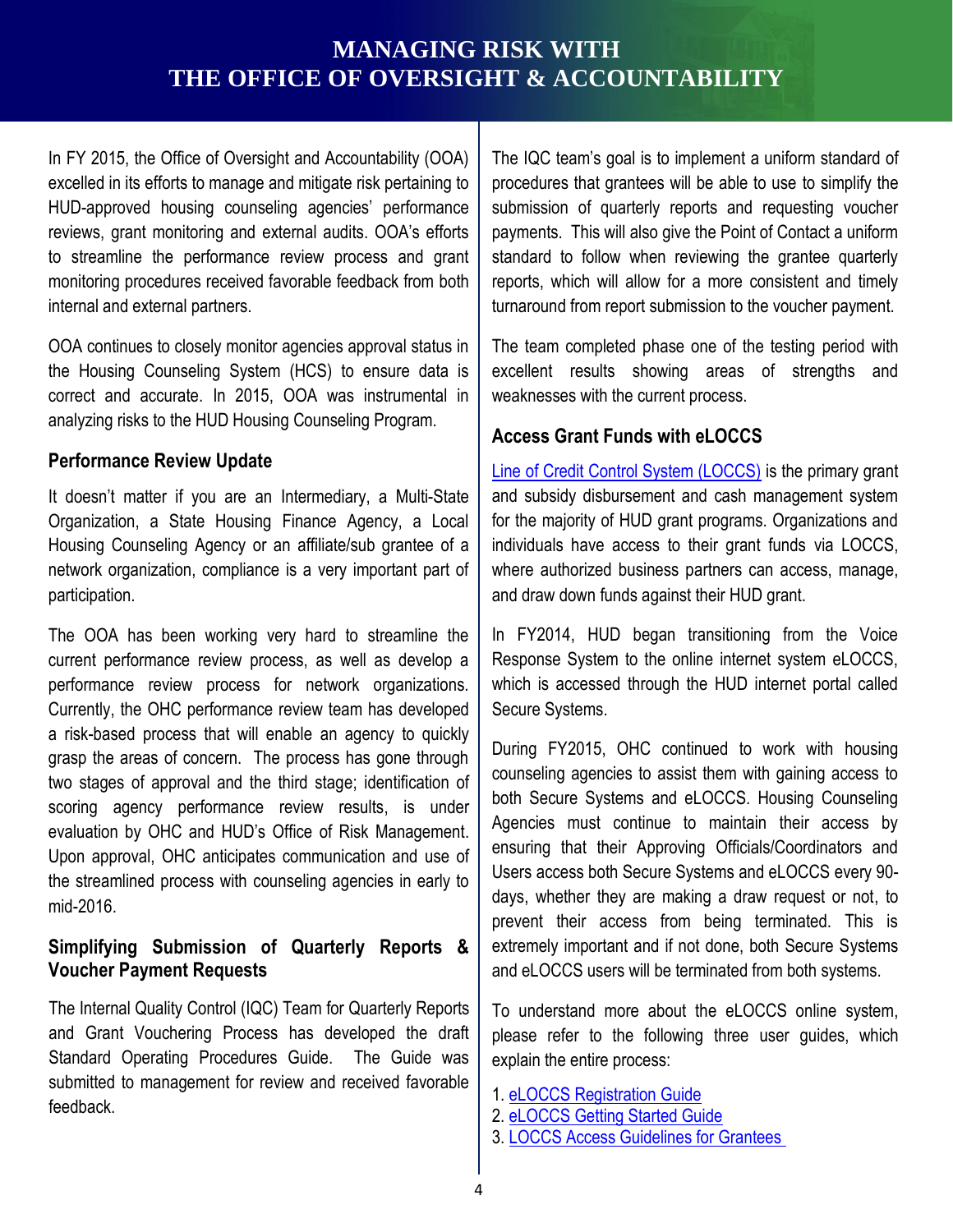## **COMING SOON: OHC WEB CONTENT IS MOVING TO THE HUD EXCHANGE**



By Spring 2016, HUD will move the Office of Housing Counseling web pages from HUD.gov to the [HUD Exchange.](https://www.hudexchange.info/) The HUD Exchange is an online platform for providing technical assistance tools and services to HUD's customers, including state and local jurisdictions, nonprofits, public housing authorities, and Tribes.

**CHAMPIONS CORRECTS CHAMPIONS CORRECTS CORRECTS CHAMPIONS CORRECTS CORRECTS CORRECTS CORRECTS CORRECTS CORRECTS CORRECTS CORRECTS CORRECTS CORRECTS CORRECTS CORRECTS CORRECTS CORRECTS** The website offers a centralized, searchable resource database of templates, tools, policy guidance, and FAQs management system that allows users to register for training, view training recordings and material, and add training attendance to a user's learner transcript.

HUD's Office of Housing Counseling has already begun moving content to the HUD Exchange. You can see the work in progress on the [HUD Exchange Housing Counseling](https://www.hudexchange.info/programs/housing-counseling/) pages.

While the content is being moved, you should continue to go to the [HUD.gov Housing Counseling](http://portal.hud.gov/hudportal/HUD?src=/program_offices/housing/sfh/hcc/) pages for information.

HUD will announce via the [listserv](http://portal.hud.gov/hudportal/HUD?src=/program_offices/housing/sfh/hcc/ohc_listserv) and *The Bridge* when the move to the HUD Exchange is complete. When all of the pages have been moved from HUD.gov to the HUD Exchange, users who visit HUD.gov Housing Counseling URLs will be directed automatically to the HUD Exchange. The Office of Housing Counseling will also offer a demonstration of the HUD Exchange once the migration is completed.



#### **Submit Your Success Stories**

*The Bridge* has established a *Testimonial Bank* that will provide success stories for reference in governmental speeches and publications. We would like to highlight your success stories as part of our effort to demonstrate the value of housing counseling and the positive impact housing counseling has on families. Please share your success stories by submitting them to: thebridge@hud.gov**.**

#### *(continued from pg. 3 - A Banner Year of Training)*

OHC offered training webinars throughout the year on a wide range of topics. In addition to webinars on the technical aspects of housing counseling and HUD's systems, we offered webinars on the financial aspects of managing housing counseling programs. So that counselors could understand the broader context of housing, we partnered with other HUD offices and federal agencies to present webinars on a variety of topics such as HUD housing counseling studies, the Affordable Care Act, fraud, and Flood Insurance.

During FY2015, OHC presented 40 training webinars reaching over 7,400 housing counselors. Many more were reached because all of the webinars are available in the [Training Webinar Archives.](http://portal.hud.gov/hudportal/HUD?src=/program_offices/housing/sfh/hcc/OHC_TRAINARC)

Also, HUD offers free on-line training and a downloadable study guide specific to the HUD Certification Examination at [www.hudhousingcounselors.com.](http://www.hudhousingcounselors.com/)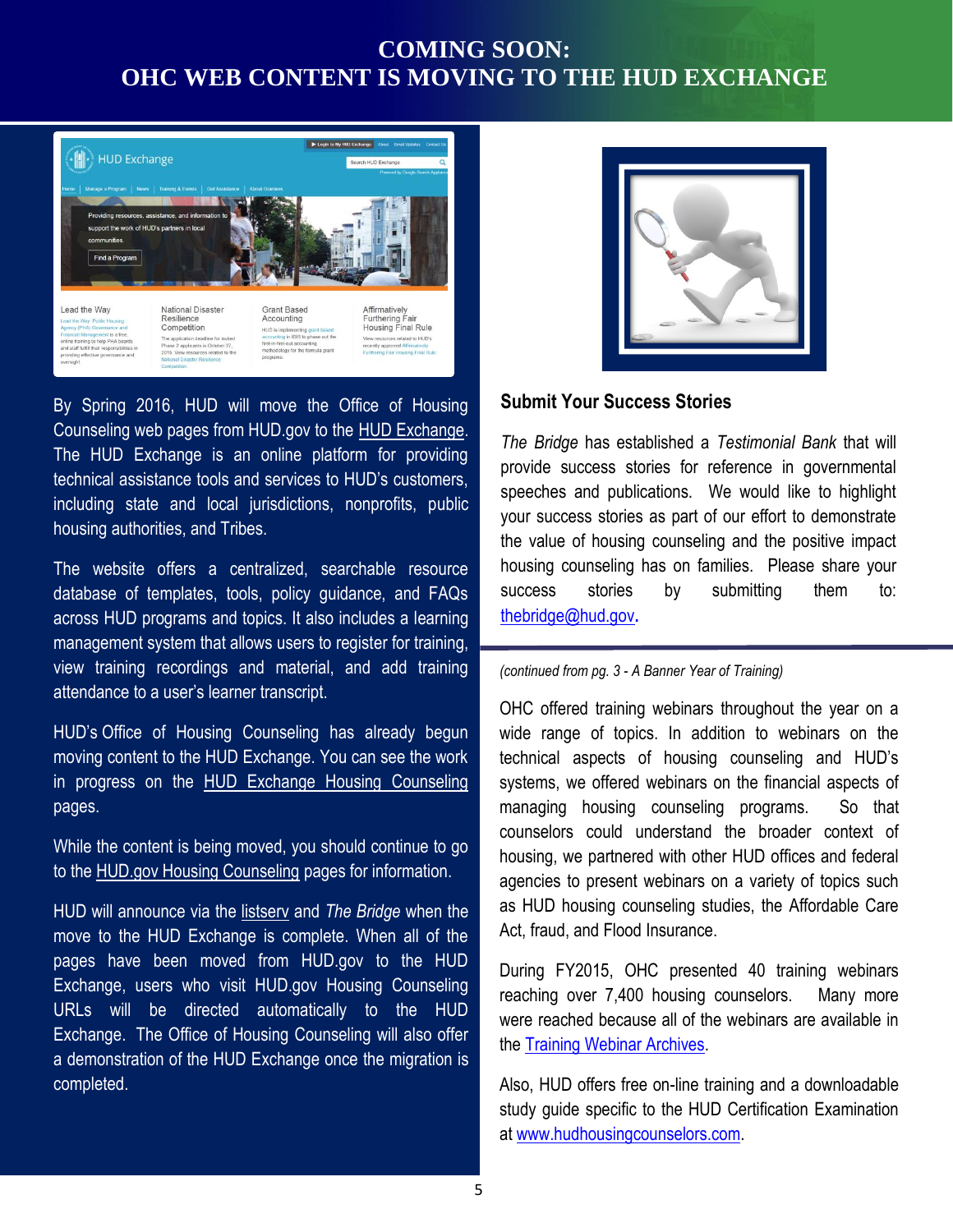## **SUCCESS STORY UPDATES: WHERE ARE THEY NOW?**

*The Bridge* featured many client Success Stories in 2015. Some readers may wonder, "*What happened nex*t? or *Where are they now?"* Here are a few recaps and updates on clients featured in the [February 2015](http://portal.hud.gov/hudportal/documents/huddoc?id=OHC_BRIDGE022615.pdf) edition.



**Portland, OR** - **Leonard Brightmon** is a native of Portland, OR and a single father of a 10-year old daughter. Mr. Brightmon went from making poor life choices to wanting a better lifestyle for himself and his daughter. For example, he obtained a new job with a local non-profit, which also helped him qualify for an affordable rental apartment and gain access to various financial resources.

Mr. Brightmon enrolled in the [African American Alliance for](http://www.aaah.org/)  [Homeownership](http://www.aaah.org/) (AAAH) program in 2012 with negative credit issues and a low credit score. Despite these challenges, the AAAH counselor walked Mr. Brightmon through the credit cleansing and home buying process. Two years later, upon graduation of the pre-purchase and education program and with the assistance of AAAH's community lending and real estate partners, Mr. Brightmon and his daughter became proud homeowners.

"I couldn't have done it without the AAAH team," said Mr. Brightmon, who continues to be a happy homeowner. He removed the pet stained carpet and found that underneath were beautiful hardwood floors. He has finished refurbishing those original floors and has painted the whole house. In addition, he and his daughter are getting to know their neighbors. One neighbor told him that their house has been in the neighbor's family for over 100 years, which inspired Mr. Brightmon. He also went back to school to enhance his skills for upward mobility with his current employer. Other than that, he enjoys making monthly mortgage payments vs. monthly rent payments!

**Greensboro, AL** - **Leola Nance** grew up in Hale County, Alabama and moved away for work. When she retired she moved back to the area. She lives with her brother and has been working to become a homeowner. She broke ground on new construction of a 3 bedroom/2 bath home on March 1, 2015.



ces. **CHAMPIONS CHAMPIONS CHAMPIONS CHAMPIONS CHAMPIONS CHAMPIONS CHAMPIONS CHAMPIONS CHAMPIONS CHAMPIONS CHAMPIONS CHAMPIONS CHAMPIONS CHAMPIONS CHAMPIONS CHAMPIONS CHAMPIONS CHAMPIONS** The home is accessible to the downtown and within walking distance of both the grocery store and pharmacy. Ms. the photo above at the annual Valentines Dance. She will be able to walk to the program from her new home. Ms. Nance said, "I am so excited right now, that I can't sleep at night. Seeing my new home come to life is incredible! I want to inspire others to do the same!"

> **Kim Smith** grew up in Hale County. She had been living in public housing but violence brought her to the [Hale](http://www.herohousing.org/) [Empowerment](http://www.herohousing.org/) and Revitalization Organization, Inc. (HERO) to seek a better environment for her son. While homeownership had always been a dream for her, it wasn't until she stopped by HERO for information that she realized she could make her dream a reality. She moved into her home during the 2014 winter holidays.

> **Sarah Jackson** was so inspired by both Leola and Kim that she is now working to improve her credit and become mortgage ready so that she can make her dream of owning her own home into a reality.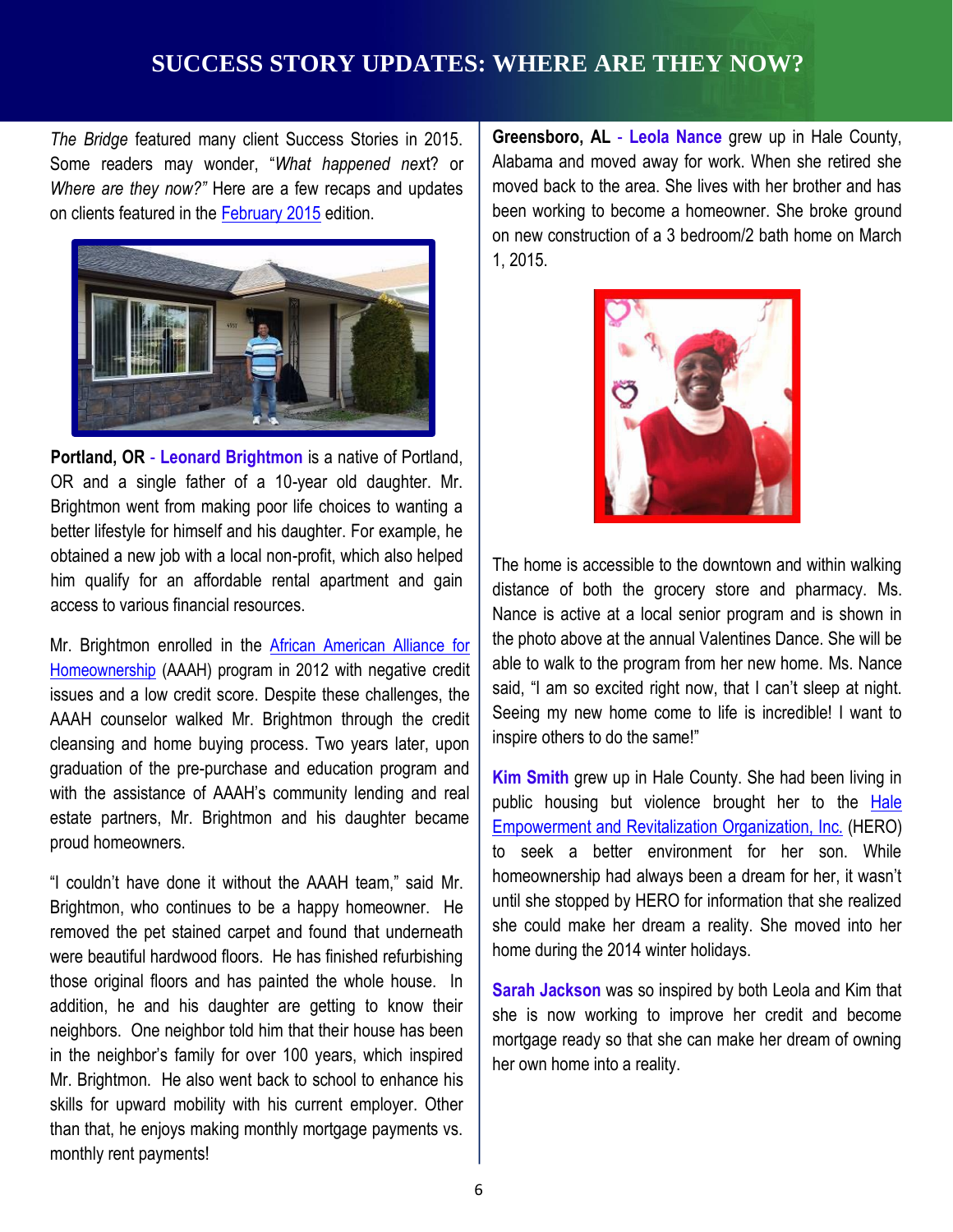## **TOOLS AND RESOURCES**



 7 **Please send your nominations by the 20th of each month to:** [thebridge@hud.gov.](mailto:thebridge@hud.gov)*THE BRIDGE* **is pleased to recognize Champions of Service who have provided exemplary service in the Housing Counseling arena and Success Stories highlighting client's achievements. Nominations of persons both inside and outside of HUD are welcomed.**